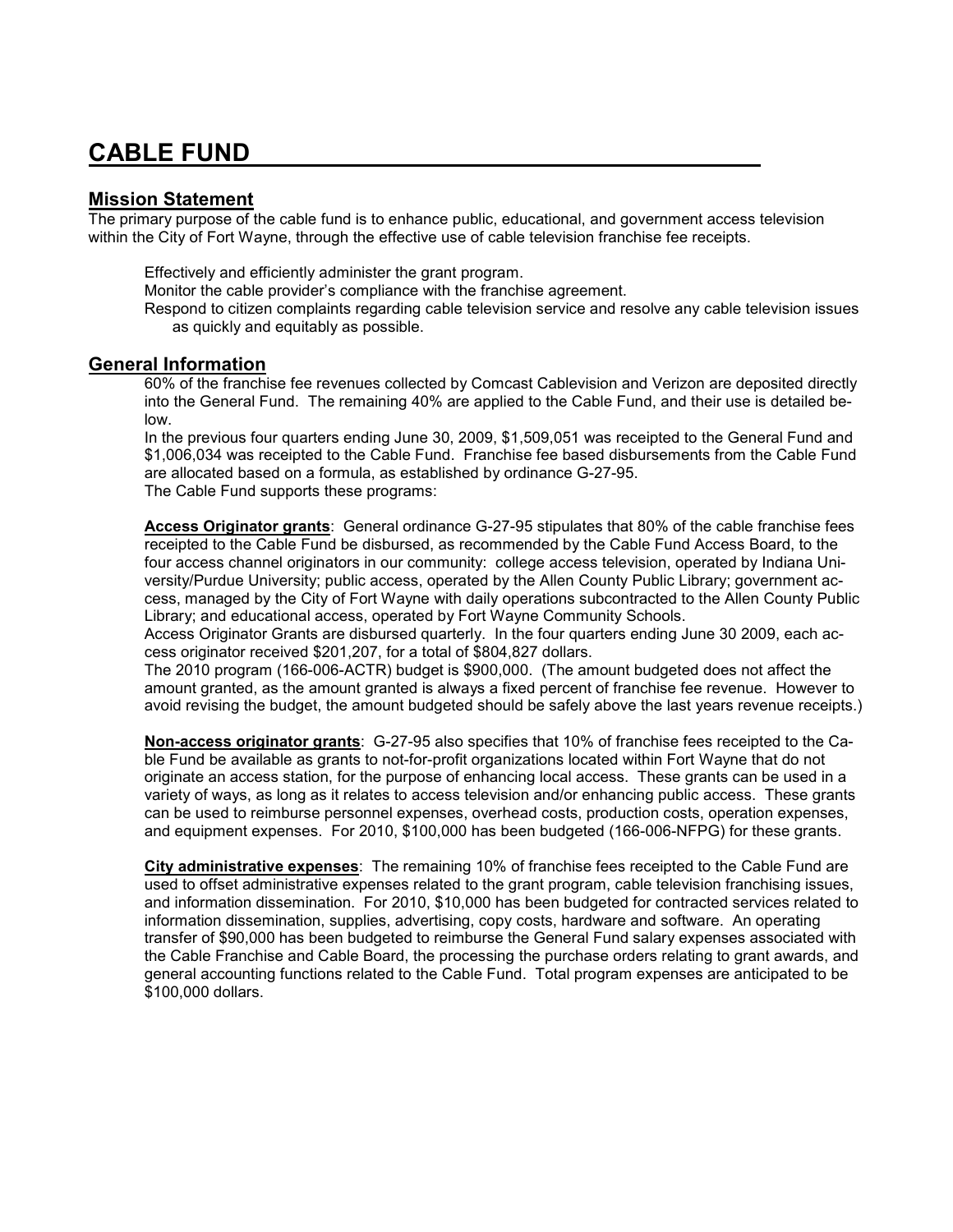## CABLE TELEVISION Dept # 0006 2010 BUDGET COMPARISON

|                                     | 2008<br><b>ACTUAL</b> | 2009 ACTUAL<br><b>THRU</b><br>30-Jun-2009 | 2009 REVISED<br><b>BUDGET</b> | 2010<br><b>SUBMITTED</b> | \$ INCREASE<br>(DECREASE)<br>FROM 2009 APPR | <b>% CHANGE</b><br><b>FROM 2009</b><br><b>APPR</b><br>TO 2010 |
|-------------------------------------|-----------------------|-------------------------------------------|-------------------------------|--------------------------|---------------------------------------------|---------------------------------------------------------------|
| 5219 OTHER OFFICE SUPPLIES          |                       |                                           | 400                           |                          | (400)                                       |                                                               |
| 5299 OTHER MATERIALS & SUPPLIES     |                       |                                           | 400                           | $\overline{\phantom{a}}$ | (400)                                       |                                                               |
| <b>Total 5200</b>                   | \$-                   | \$-                                       | \$800                         | \$-                      | (\$800)                                     | $-100.00\%$                                                   |
| 5332 PUBLIC OF LEGAL NOTICES/ADVTER |                       |                                           | 200                           | $\blacksquare$           | (200)                                       |                                                               |
| 5369 CONTRACTED SERVICE             | 1,103                 |                                           | 15,200                        |                          | (15,200)                                    |                                                               |
| 5395 GRANTS SUBSIDIES & LOANS       | 670,633               |                                           | 717,200                       | 1,000,000                | 282,800                                     |                                                               |
| 539A OPERATING TRANSFER OUT         | 45,000                |                                           | 45,000                        | 90,000                   | 45,000                                      |                                                               |
| <b>Total 5300</b>                   | \$716,736             | \$446,153                                 | \$777,600                     | \$1,090,000              | \$312,400                                   | 40.17%                                                        |
| 5444 PURCHASE OF OTHER EQUIPMENT    | 37,119                |                                           | 10,000                        | 10,000                   | $\overline{\phantom{a}}$                    |                                                               |
| <b>Total 5400</b>                   | \$37,119              | \$-                                       | \$10,000                      | \$10,000                 | \$-                                         | $0.00\%$                                                      |
| Total                               | \$753,855             | \$446,153                                 | \$788,400                     | \$1,100,000              | \$311,600                                   | 39.52%                                                        |